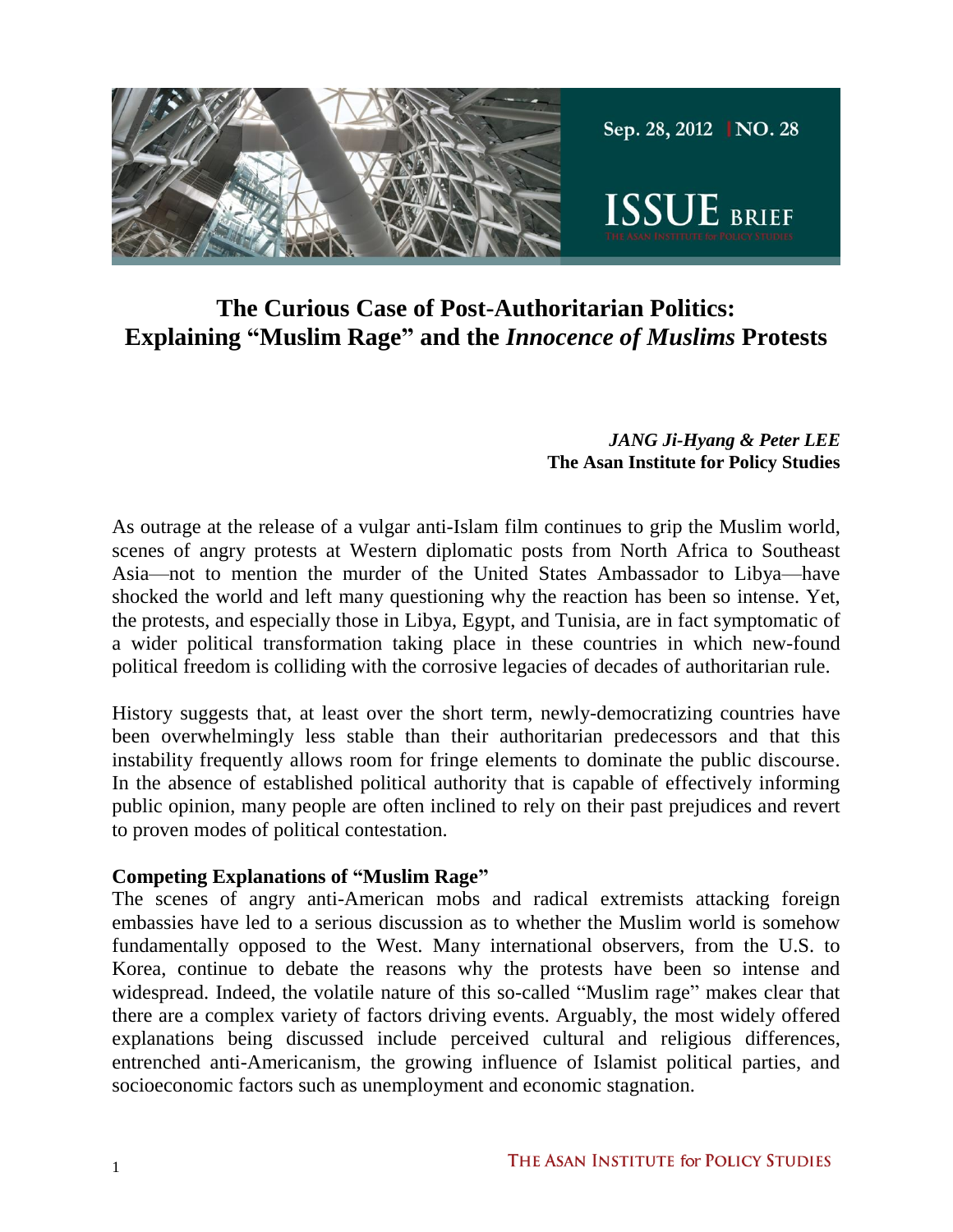## *1. Cultural and Religious Differences*

A recurring argument over the past decade has been the perceived incompatibility of Islamic values with the liberal democracy of the West. Rooted in Samuel Huntington's 'Clash of Civilizations' thesis and the post-September 11 'War on Terror', some observers have argued that Islam, and particularly its more hard-line interpretations such as Wahhabism and Salafism, are fundamentally opposed to the West. In this analysis, the current protests are merely the latest in a long history of violent Muslim reactions to perceived insults to their religion. From the *fatwa* that followed Salman Rushdie's *Satanic Verses* to the 2005 protests following a Danish newspaper's publishing of cartoons of the Prophet Muhammad and the more recent burning of Qurans in Afghanistan, the response by the Muslim community is often depicted as part of a much larger struggle with the West.

### *2. Entrenched Anti-Americanism*

While the United States has never been particularly well-liked in much of the Muslim world from North Africa to Southeast Asia, the past decade has witnessed a significant increase in hostile attitudes towards both the Obama administration and the U.S. more generally. As numerous polls have indicated, the expectations that President Obama created in the Muslim world with his calls for democratic change and development in Cairo in 2009 quickly evaporated with his inconsistent support of the "Arab Spring", his failure to curb Israeli settlements, and his use of drone strikes. Consequently, the release of even an obscure but offensive film has been seen as more of a spark for long-standing grievances.

### *3. The Rise of Islamist Parties*

The clear winners of the "Arab Spring" so far have been the political Islamists, the largest, most popular, and best organized groups which survived decades of harsh repression under secular dictatorships. Tunisia's Ennahda Party and Egypt's Muslim Brotherhood became governing parties, while Libya's Islamist organizations have also proven themselves quite popular. Presumably, angry protestors think that their new, populist Islamist leaders might allow them to express their rage and even support their anti-Western attitudes. Not surprisingly, leaders in democracies tend to listen to their constituencies, even though the election system is new and not yet institutionalized.

### *4. Economic Causes*

Finally, a popular explanation for the current unrest and the broader upheavals in the Middle East and North Africa has focused on the serious economic challenges gripping the region. For instance, youth unemployment (which has now exceeded 25%, compared to just 10% in East Asia, and a global average of 12.9% according to the latest OECD figures) is often seen as creating a situation in which limited job opportunities coupled with poor living standards have unleashed millions of poor, unemployed, young men onto the streets. Similarly, the unprecedented rise in global food prices and cost of living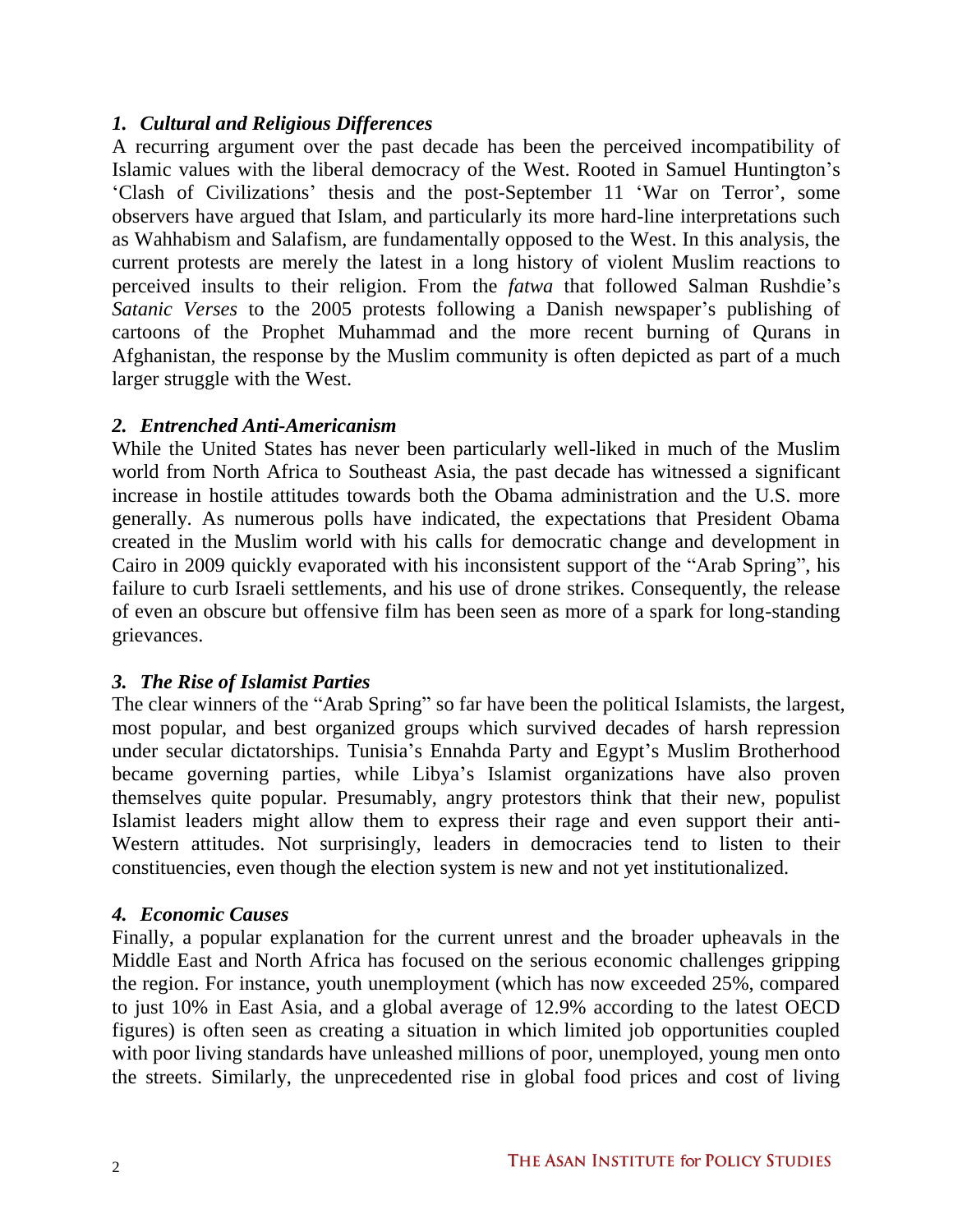pressures have been said to affect the most marginal groups in society, as well as having a disproportionate impact on urban populations.

### **Critical Causes**

While all of these causal factors undoubtedly offer important insights into the violence, they lack a definitive explanation for why the protests differed across the Muslim world. All of the explanatory factors that commentators have offered for the current protests, from anti-Americanism and cultural differences to economic challenges and radical movements, have frequently coalesced in other protests around the world, yet have produced a variety of outcomes.

For example, whereas violence has accompanied protests in many parts of the Arab world and South Asia, in places such as Southeast Asia, the protests have largely been nonviolent, while they failed to materialize in others.

One such case has been Turkey, which has many of the factors that should have facilitated major protests. First, despite being secular, Turkey is nevertheless an overwhelmingly Sunni Muslim country and has been an active supporter of the Arab uprisings across the region and the current conflict in Syria out of a sense of common religious affinity. Second, even as it has sought EU membership and remains a major U.S. ally, its citizens have also exhibited remarkably high degrees of anti-American sentiment over the years. Third, the country has lived under an Islamist party, the Justice and Development Party (AKP), for more than a decade which has seen the empowerment of the conservative religious population. Finally, it is only economically where Turkey really differs from its Arab neighbors. While youth unemployment has certainly decreased, internal migration has stretched its urban centers to the breaking point, and the economy is in serious danger of becoming caught in a middle income trap and economic stagnation.

## *1. The 'Politics of Protest'*

Consequently, a major variable in understanding the different types of public reaction, from mass demonstrations and violent attacks to small-scale protests, lies in the different experiences among Muslim populations with political engagement. What has occurred in much of the Arab Muslim world over the past two years since the Arab uprisings has been a growing perception of public protest as the only avenue for expressing political opinions. In the past, anger at perceived insults to Islam was often used by authoritarian leaders to serve their own interests by directing attention away from their own policies. But now, this history of taking to the "Arab street" has become accepted as the natural, legitimate form of politics.

This trend is not unique to the Middle East. For instance, in Korea, long after the country's political transition from authoritarianism in the 1980s, a significant proportion of the public has remained quick to take to the streets. From the countless demonstrations over stalled political reforms throughout the 1990s to the past decade's numerous anti-American protests, public anger has often been expressed in the form of street protests.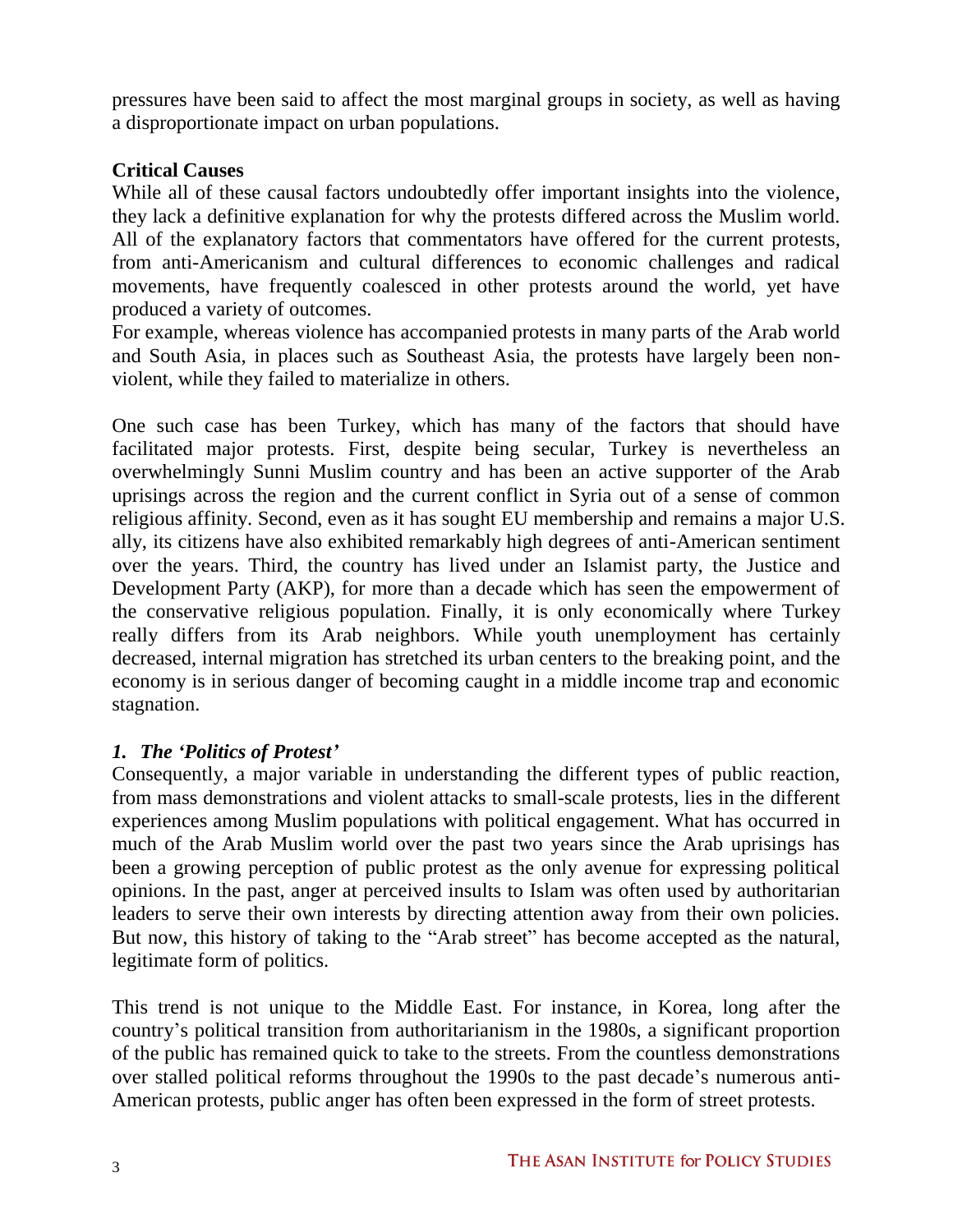#### *2. The Active Minority*

A second factor underlying the protests stems from the role of an active minority of protestors. While the overall number of protesters in most cases has been remarkably small, mostly numbering in the hundreds or a few thousand, this small minority has been portrayed as representing the views of all Muslims. Only in countries where anti-Americanism has reached extreme levels, such as Pakistan, or where the political parties mobilized citizens into the streets, such as Iran, did we even see protests over a few thousand people.

The fact is that most of the protests have involved predominantly young men aligned with radical Islamist movements of varying persuasions. Mobilized by religious leaders, these men—and they have been overwhelmingly male—have been at the forefront of the violent confrontations with governments and police forces. While the exact composition of the protesters has differed between countries, they are primarily comprised of an eclectic mix of hard-line Salafists and other extremist religious factions, those affiliated with militant organizations, and even remnants of the old regimes. Again, this trend of a marginal group positioning itself at the center of political action also has its parallels in Korea. For instance, during the country's struggle for democracy, a hard core of activists and trade unionists often focused on battling with the police and government.

### **Insights from Korea**

For those in Korea watching events in Egypt, Tunisia, and Libya, there is the widespread perception that despite the overthrow of authoritarian leaders and the holding of democratic elections, these countries remain far from becoming stable, business-friendly environments. Furthermore, there remains the fear that this intense public anger and violence could one day be directed at Korean interests in the region. For instance, amid the state of lawlessness that enveloped Libya during the 2011 uprising against Muammar Qaddafi, there were reports of mobs—from both pro- and anti-Qaddafi forces ransacking the offices of major Korean companies. Even now, there is great hesitance among Korean companies and organizations to more fully engage in the Middle East out of security fears. Not surprisingly, some within U.S. policy circles are focusing on disengaging from the Arab Muslim world while protecting U.S. diplomatic assets in the region.

Yet, thankfully, both the Obama administration and many Muslim leaders have taken a more balanced approach by condemning both the film and the violent protests. The Obama government has tried to show the Muslim world that it is not behind the video while emphasizing its respect for free speech. The Libyan government continues to hunt the killers of Ambassador Stevens, while many of its citizens have protested against the attacks and moved to oust the militias. Ordinary Muslim citizens know that violence cannot be tolerated. The film maker, an Islamophobic, anti-Semitic, con-artist, did not violate law. This ridiculous and racist behavior must be tolerated within the system more than physical violence.